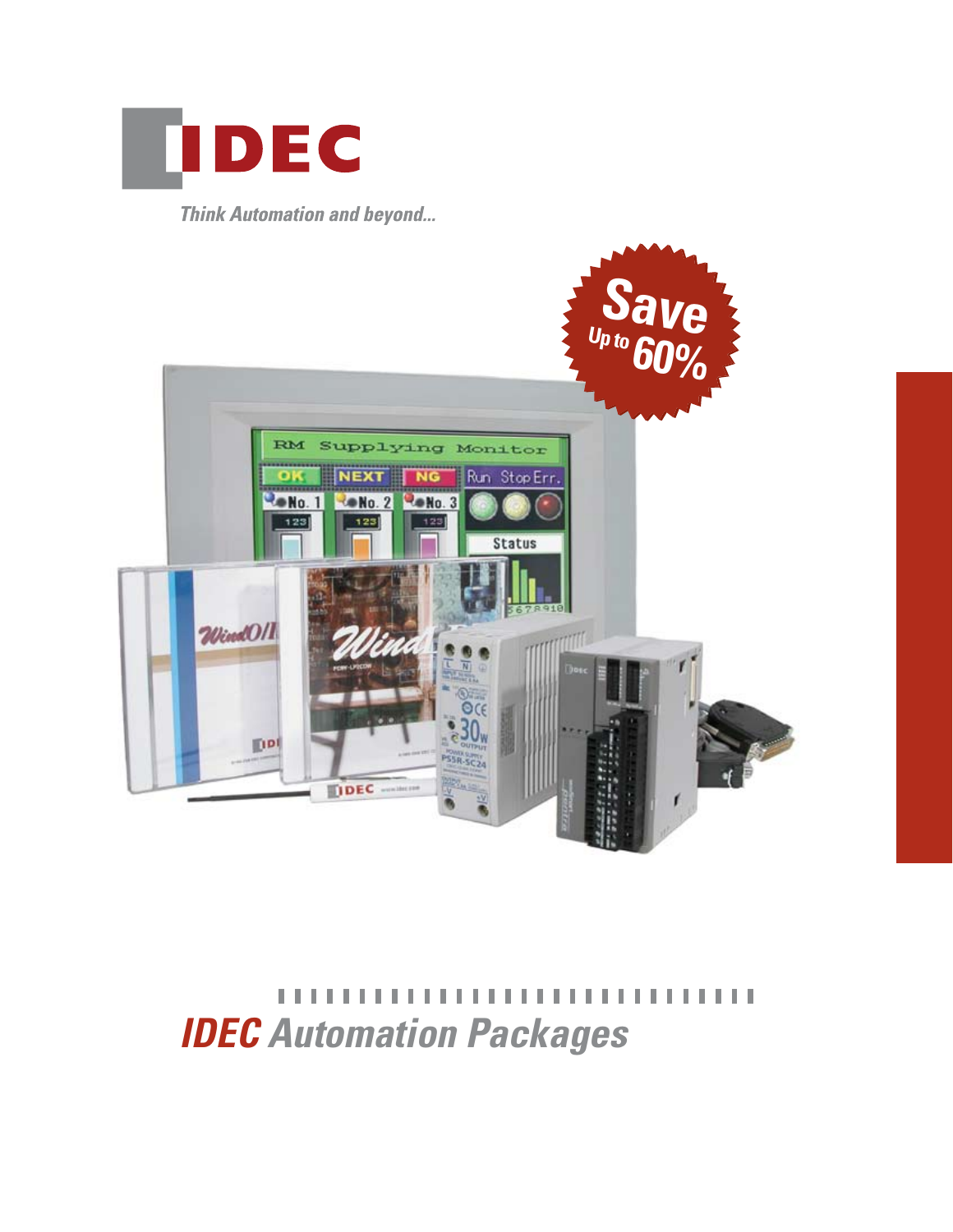# **Product Highlights**

# **IDEC Starter Kits and Solution Packages**

Thinking of upgrading your current system? Trying to keep your costs low? IDEC has the answers you're looking for. Our Starter Kits and Solution Packages include components built to work together to give you the most for your money. Starter Kits provide everything you need to automate an existing system with ease, while Solution Packages provide

> **Touchscreens** www.idec.com/oi



- **HG1F**
- 4.6-inch STN LCD Monochrome touchscreen
- Super bright LCD Screen with 500 cd/m<sup>2</sup>
- Screen Orientation: Landscape or Portrait
- RS232, RS422 or RS485 compatible
- Large memory capacity of 1MB
- UL , c-UL, Class1 Div 2, Nema 13, IP65, CE

### **HG2F**

- 5.7-inch STN LCD touchscreen
- Monochrome or 256-color display
- Compact flash card support
- RS232, RS485 or RS422 compatible
- 2 MB of memory
- UL , c-UL, Class1 Div 2, Nema 13, IP65, CE

### **HG3F/HG4F**



- 10.4-inch and 12.1-inch 256 color TFT LCD touchscreen
- Ethernet and compact flash support
- Web Server function
- 8MB of memory
- RS232, RS485 or RS422 compatible
- UL, c-UL, Class1 Div 2, Nema 4, 4X, 13, IP66, CE

# **SmartRelay**



- www.idec.com/smartrelay
- Digital/Analog Inputs: maximum of 24 digital inputs
- System Status can be monitored through an embedded 4 x 12 LCD
- Expansion module: 36 x 90 x 58mm max
- Large Program Capacity: up to 130 function blocks (2000 bytes)
- DIN Rail or Surface Mountable
- UL, c-UL, CE, EMC, Class 1 Div 2

a complete automation control strategy at a bargain price. Each package includes an IDEC touchscreen, a MicroSmart or MicroSmart Pentra PLC (Slim or All-in-One design), a 24VDC slim power supply, cables and software. Get everything you need in one package without breaking the bank!



www.idec.com/usa/microsmart

### **MicroSmart Pentra**

- Fast processing speed
- 32-bit data processing and floating point math
- Built-in Modbus Master & Slave
- Field Upgradeable Firmware
- Up to 512 I/Os
- UL, c-UL, Class 1 Division 2, CE

### **MicroSmart**

- Maximum of 264 I/Os can be configured on one CPU
- Data link for up to 32 MicroSmart or other IDEC PLCs
- Easy programming using IDEC WindLDR software
- New web server module for Ethernet connectivity
- Standard RS232 port, optional RS485/RS232 port
- UL, c-UL, Class 1 Div 2, CE, TUV and Lloyd's.

### **Software**

www.idec.com/software

### **WindO/I-NV2** (Touchscreens)

- Download, upload and monitor O/I
- Pass-thru functions
- Supports 1:N PLC communication and O/I link mode
- Supports barcode readers
- Easy to use icon driven programming
- Import graphics or use 5000 built-in bitmaps

### **WindLDR** (MicroSmart PLCs)

- Online editing and programming
- Simulation mode
- Custom monitor dialog
- Simple-to-use editors
- Icon-based toolbars

### **WindLGC** (SmartRelay)

- Function blocks
- Drag and drop simplicity
- Offline program simulation
- Boolean logic
- Tag name editor

































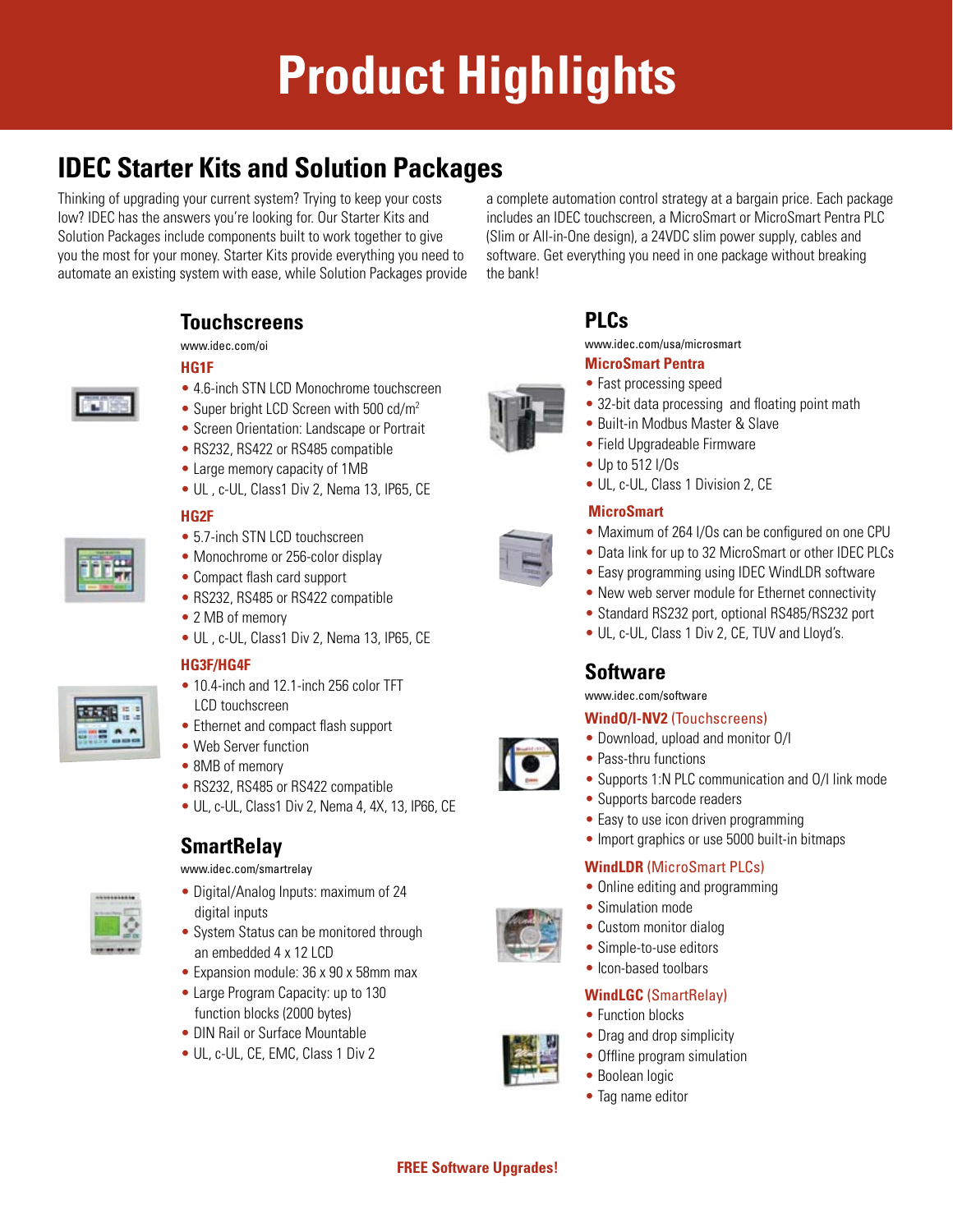# **IDEC**

# **Starter Kits**



# *Control at your fingertips*

Experience the IDEC advantage

# **Touchscreen Starter Kits**

IDEC touchscreens are the perfect solution for control panels that take up a lot of expensive real estate. By the time you add up the cost of pushbuttons, meters and many other components, you'll see why IDEC touchscreens are such a value for your display needs. They save you time, money on installation costs, and can provide more detailed information in every screen.

For a powerful, yet compact choice, the HG1F 4.6" touchscreens are superbright and can mount horizontally or vertically while still offering all the functions of larger touchscreens. HG3F and HG4F offer a larger screen, as well as larger memory size and Ethernet ports for remote monitoring. All IDEC touchscreens can function as standalone devices or communicate with IDEC PLCs, as well as all major brand PLCs. Some of the applications you can use them for are:

- Packaging Systems
- Water Treatment Systems
- Filtration Systems
- Semiconductor Manufacturing
- Engine Room Control Systems
- Machine Tooling
- Car Wash



| <b>Part Number</b> | <b>PACKAGE</b><br><b>PRICE</b> | Reg.<br>Price | You<br>Save* | <b>Operator</b><br>Interface                        | Power<br>Supply | Software (Prog.<br><b>Cables Included)</b> |
|--------------------|--------------------------------|---------------|--------------|-----------------------------------------------------|-----------------|--------------------------------------------|
| SMARTTOUCH-1F      | \$399                          | \$1,009       | \$610        | HG1F4.6" Monochrome STN<br>Black Bezel, RS232 Comm. | 30W             | Wind0/I-NV2                                |
| SMARTTOUCH-2F      | \$995                          | \$2,360       | \$1,365      | HG2F 5.7" Color TFT<br><b>Light Gray Bezel</b>      | 30W             | Wind0/I-NV2                                |
| SMARTTOUCH-3F      | \$1995                         | \$4,327       | \$2,332      | HG3F 10.4" Color TFT<br>Light Gray Bezel            | 60W             | Wind0/I-NV2                                |
| SMARTTOUCH-4F      | \$2195                         | \$4,927       | \$2,732      | HG4F 12.1" Color TFT<br><b>Light Gray Bezel</b>     | 60W             | Wind0/I-NV2                                |

**Touchscreen Kits**

\*Based on suggested retail price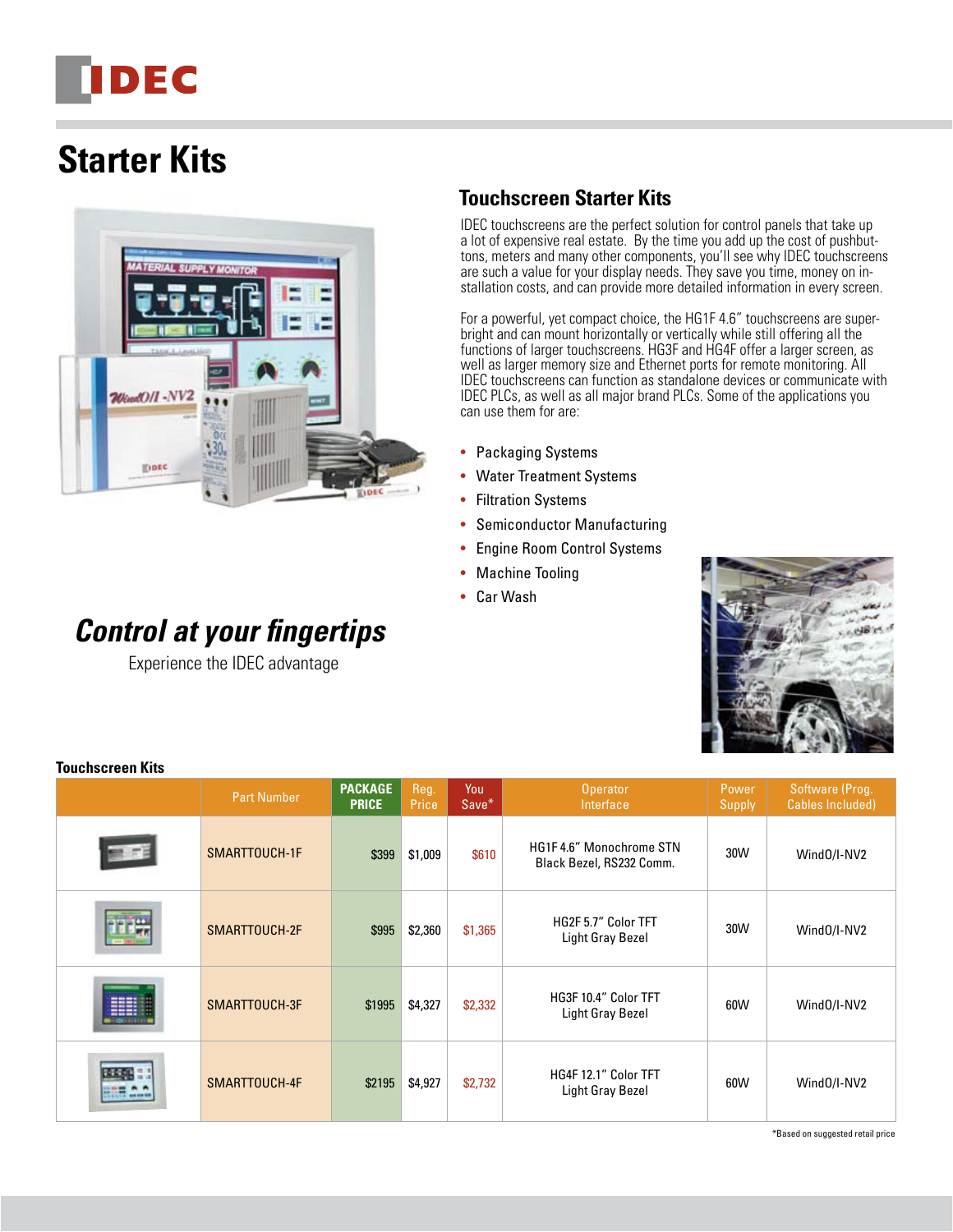### **IDEC SmartRelay Starter Kits**

IDEC SmartRelays are a cost-effective solution to your simple logic controls. It's an ideal replacement for your relay control system on small I/O sequencing applications. One IDEC SmartRelay can replace all the relays, timers and counters in your control panel. With I/Os expandable up to 50, built-in analog inputs, built -in LCD display for programming and monitoring, and 10A relay outputs, you can do more than ever before. The IDEC SmartRelay Starter Kit will incorporate everything you need to get your control system up and running.

Here are some actual applications where IDEC SmartRelays have been implemented:

- Liquid Level Controls
- Valves and Pumps Control
- Solar Traffic Lights
- Industrial Ice Machines

#### **IDEC SmartRelay Starter Kits**

|           | <b>Part Numbers</b> | <b>PACKAGE</b><br><b>PRICE</b> | Reg.<br>Price | You<br>Save* | <b>Controller Type</b>                 | Software (Prog.<br>Cables Included) |
|-----------|---------------------|--------------------------------|---------------|--------------|----------------------------------------|-------------------------------------|
|           | SMARTSTART-BAC-D    | \$235                          | \$583         |              | \$348   12 I/0, 120-240V AC/DC w/o LCD | WindLGC                             |
| $-$       | SMARTSTART-BDC-D    | \$235                          | \$618         | \$383        | 12 I/0, 12/24V DC w/o LCD              | WindLGC                             |
| <b>To</b> | SMARTSTART-HAC-D    | \$255                          | \$623         | \$368        | 12 I/0, 120-240V AC/DC w/ LCD          | WindLGC                             |
|           | SMARTSTART-HDC-D    | \$255                          | \$643         | \$388        | 12 I/0, 12/24V DC w/ LCD               | WindLGC                             |

\*Based on suggested retail price

### **MicroSmart and MicroSmart Pentra Starter Kits**

MicroSmart Pentra is the newest and fastest micro-PLC on the market. It incorporates all the latest features, a fast processing speed, up to 512 I/Os, built-in Modbus Master/Slave, 32-bit data processing and floating point math in a very compact housing.

The MicroSmart and MicroSmart Pentra Starter Kits are a great way to achieve the performance you're looking for in your system, without breaking the bank. Micro-PLCs are used in a wide area of applications, such as:

- Food and Beverage Equipment
- Packaging Machinery
- Printing Press Equipment
- Water treatment plants & systems
- Mail sorting equipment
- Oil & Gas refinery equipment



|              | <b>Part Numbers</b> | <b>PACKAGE</b><br><b>PRICE</b> | Reg.<br>Price | You<br>Save* | <b>Controller Type</b> | Power<br>Supply          | Software (Prog.<br>Cables Included) |
|--------------|---------------------|--------------------------------|---------------|--------------|------------------------|--------------------------|-------------------------------------|
|              | MM-SMART-10         | \$259                          | \$724         | \$465        | 10 I/O All-in-One CPU  | $\overline{\phantom{m}}$ | <b>WindLDR</b>                      |
|              | MM-SMART-16         | \$329                          | \$789         | \$460        | 16 I/O All-in-One CPU  |                          | WindLDR                             |
| $\mathbf{u}$ | MM-SMART-20         | \$449                          | \$922         | \$473        | 20 I/O Slim CPU        | 15W                      | WindLDR                             |
|              | MM-SMART-24         | \$429                          | \$949         | \$520        | 24 I/O All-in-One CPU  |                          | <b>WindLDR</b>                      |
|              | MM-SMART-40         | \$679                          | \$1,347       | \$668        | 40 I/O Slim CPU        | 15W                      | <b>WindLDR</b>                      |
|              |                     |                                |               |              |                        |                          |                                     |
|              | MM-PENTRA-16        | \$399                          | \$804         | \$405        | 16 I/Os Slim CPU       | 30W                      | WindLDR                             |
| 品言           | MM-PENTRA-24        | \$399                          | \$1,004       | \$605        | 24 I/Os All-in-One CPU |                          | WindLDR                             |

#### **MicroSmart PLC Kits**

\*Based on suggested retail price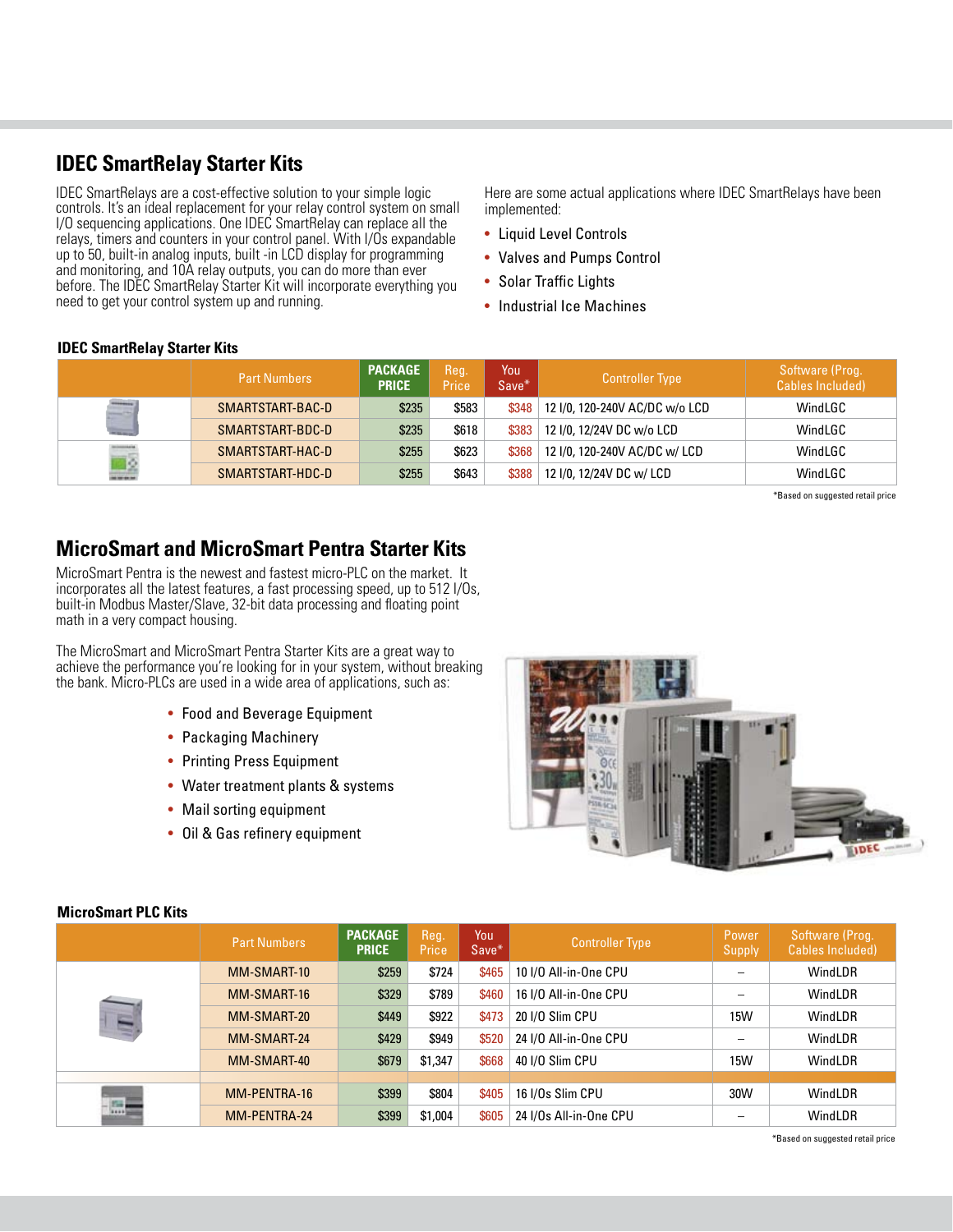# **Solution Packages**

Whether you want to give IDEC products a try or already use them but want a complete automation system that is quick and easy to put together, you'll find a great deal in our solution packages. Each package includes an IDEC operator interface:

- HG1F 4.6" STN monochrome LCD touchscreen
- HG2F 5.7" STN 256 color or monochrome LCD touchscreen
- HG3F 10.4" TFT 256 color LCD touchscreen
- HG4F 12.1" TFT 256 color LCD touchscreen

They also include a MicroSmart or MicroSmart Pentra PLC (Slim or All-in-One design), a 24VDC slim power supply, cables and software. Buy one package and you're ready to go.



| MicroSmart        |  | <b>Part Numbers</b> | <b>PACKAGE</b><br><b>PRICE</b> | Reg.<br>Price | You<br>Save* | Operator Interface** | <b>Controller Type</b> | Power<br><b>Supply</b> |
|-------------------|--|---------------------|--------------------------------|---------------|--------------|----------------------|------------------------|------------------------|
|                   |  | MM-SMART-16-HG2F-M  | \$1,079                        | \$2,617       | \$1,538      | HG2F 5.7" Mono STN   | 16 I/O All-in-One CPU  | 15W                    |
|                   |  | MM-SMART-20-HG2F-M  | \$1,139                        | \$2,739       | \$1,600      | HG2F 5.7" Mono STN   | 20 I/O Slim CPU        | 60W                    |
|                   |  | MM-SMART-24-HG2F-M  | \$1,159                        | \$2,777       | \$1,618      | HG2F 5.7" Mono STN   | 24 I/O All-in-One CPU  | 15W                    |
|                   |  | MM-SMART-40-HG2F-M  | \$1,379                        | \$3,164       | \$1,785      | HG2F 5.7" Mono STN   | 40 I/O Slim CPU        | 60W                    |
|                   |  | MM-SMART-16-HG2F-C  | \$1,299                        | \$3,217       | \$1,918      | HG2F 5.7" Color STN  | 16 I/O All-in-One CPU  | 15W                    |
|                   |  | MM-SMART-20-HG2F-C  | \$1,359                        | \$3,339       | \$1,980      | HG2F 5.7" Color STN  | 20 I/O Slim CPU        | 60W                    |
|                   |  | MM-SMART-24-HG2F-C  | \$1,399                        | \$3,377       | \$1,978      | HG2F 5.7" Color STN  | 24 I/O All-in-One CPU  | 15W                    |
|                   |  | MM-SMART-40-HG2F-C  | \$1,599                        | \$3,764       | \$2,165      | HG2F 5.7" Color STN  | 40 I/O Slim CPU        | 60W                    |
|                   |  | MM-SMART-20-HG3F    | \$2,300                        | \$5,289       | \$2,989      | HG3F 10.4" Color TFT | 20 I/O Slim CPU        | 60W                    |
|                   |  | MM-SMART-24-HG3F    | \$2,300                        | \$5,327       | \$3,027      | HG3F 10.4" Color TFT | 24 I/O All-in-One CPU  | 60W                    |
|                   |  |                     |                                |               |              |                      |                        |                        |
|                   |  | MM-SMART-20-HG4F    | \$2,500                        | \$5,889       | \$3,389      | HG4F 12.1" Color TFT | 20 I/O Slim CPU        | 60W                    |
|                   |  | MM-SMART-24-HG4F    | \$2,500                        | \$5,927       | \$3,427      | HG4F 12.1" Color TFT | 24 I/O All-in-One CPU  | 60W                    |
| MicroSmart Pentra |  | MM-PENTRA-16-HG1F   | \$799                          | \$1,968       | \$1,169      | HG1F 4.6" Mono STN   | 16 I/O Slim CPU        | 30W                    |
|                   |  | MM-PENTRA-24-HG1F   | \$799                          | \$2,168       | \$1,369      | HG1F 4.6" Mono STN   | 24 I/O All-in-One CPU  | 30W                    |
|                   |  | MM-PENTRA-16-HG2F-C | \$1299                         | \$3,319       | \$2,020      | HG2F 5.7" Color STN  | 16 I/O Slim CPU        | 30W                    |
|                   |  | MM-PENTRA-24-HG2F-C | \$1299                         | \$3,519       | \$2,220      | HG2F 5.7" Color STN  | 24 I/O All-in-One CPU  | 30W                    |
|                   |  | MM-PENTRA-16-HG3F   | \$2295                         | \$5,269       | \$2,974      | HG3F 10.4" Color TFT | 16 I/O Slim CPU        | 30W                    |
|                   |  | MM-PENTRA-24-HG3F   | \$2295                         | \$5,469       | \$3,174      | HG3F 10.4" Color TFT | 24 I/O All-in-One CPU  | 30W                    |
|                   |  | MM-PENTRA-16-HG4F   | \$2495                         | \$6,069       | \$3,574      | HG4F 12.1" Color TFT | 16 I/O Slim CPU        | 30W                    |
|                   |  | MM-PENTRA-24-HG4F   | \$2495                         | \$5,869       | \$3,374      | HG4F 12.1" Color TFT | 24 I/O All-in-One CPU  | 30W                    |

\*Based on suggested retail price \*\*HG1F: Light Gray Bezel, RS232 Comm., HG2F/3F/4F: Light Gray Bezel, All packages come with WindLDR & WindO/I-NV2 software